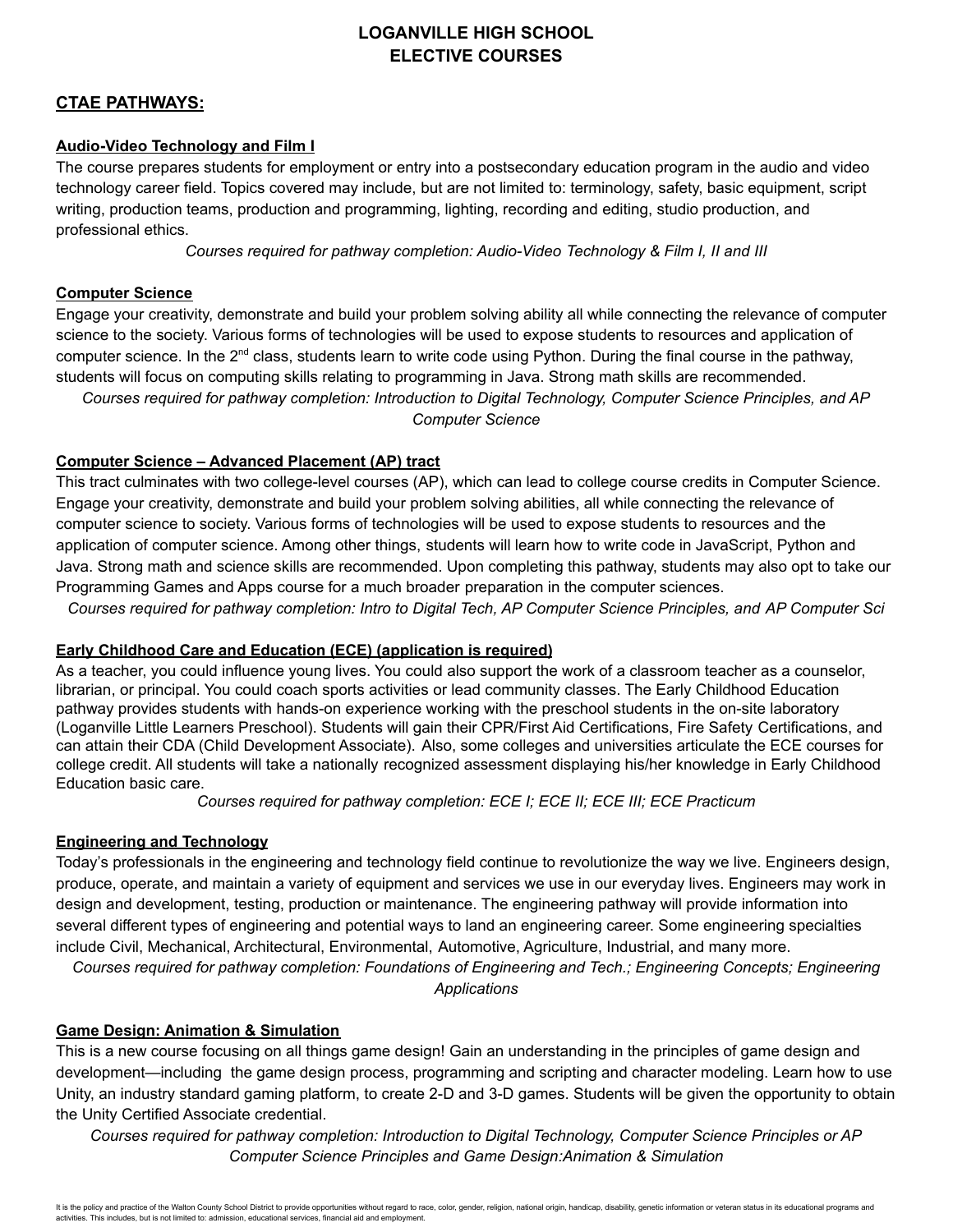#### **Horticulture and Animal Science**

This pathway exposes students not only to plant production but also animal production. Students will have the opportunity to learn through hands-on experiences in the school garden, greenhouse, and at the Loganville FFA Livestock Facility. Students will be producing the spring and fall plant sell crop as well as learning about animal genetics all the way through consumption. They will also have the opportunity to participate and compete in FFA Career Development Events that will put their knowledge of the industry to the test!

*Classes required for pathway completion: Basic Ag Sci; General Horticulture and Plant Science; Animal Science*

#### **JROTC**

The objectives of JROTC are to educate and train high school cadets in citizenship, promote community service, instill responsibility, character, and self-discipline, and provide instruction in air and space fundamentals. The AFJROTC program is grounded in the Air Force core values of integrity first, service before self, and excellence in all we do. The curriculum emphasizes the Air Force heritage and traditions, the development of flight, applied flight sciences, military aerospace policies, and space exploration. JROTC is taught at MAHS. Bus transportation is provided. *Any 3 JROTC courses will count toward pathway completion*

## **Marketing Communications & Promotions**

Marketing communications is focused on the product or service and is primarily concerned with demand generation and positioning of the product or service. Promotion is one of the marketing mix elements used to increase demand and differentiate a product. In addition to obtaining knowledge and skills in professional sales and marketing, marketing information management and research, distribution and logistics, global marketing, and e-marketing, students participating in Georgia's Marketing Communications and Promotions Pathway will focus in depth on oral and written communications, marketing communications in relation to specific products and services, promotions as a key component of the marketing mix, and the effect of marketing communications and promotions on product/service branding and customer buying behaviors. This pathway culminates with an opportunity for students to take the MBA Research "A\*S\*K Marketing Concepts" end of pathway assessment.

*Classes required for pathway completion: Marketing Principles; Marketing Promotion & Professional Sales; Marketing Communications Essentials*

## **Nutrition and Food Science**

Those working in the food and nutrition field help people lead healthier lives through a balanced diet. These people plan food and nutrition programs and supervise the preparation and serving of meals. They help prevent and treat illnesses by promoting healthy eating habits and by recommending dietary modifications. Job opportunities in this field include managing food service systems for institutions, such as hospitals and schools; and promoting sound eating habits through education and conducting research. Students taking these courses will participate in activities including preparing and cooking healthy, delicious, fun snacks and meals.

*Courses required for pathway completion: Food, Nutrition, and Wellness; Food for Life; Food Science*

## **Personal Care Services - Cosmetology**

Cosmetologists cut, trim, shampoo, style, color, bleach, highlight hair and offer permanent wave service. They also provide scalp and facial treatments and makeup analysis. Some also clean and style wigs and hairpieces and a growing number of actively sell skin care products. These courses allow you to begin earning State Board hours for licensing towards many of these careers; some schools even offer scholarships for hours earned! You will also have the benefit of real on the job training while working on mannequins as well as clients.

*Courses required for pathway completion: Intro to Personal Care Services; Cosmetology Services II; Cosmetology Services III*

#### **Teaching as a Profession**

Teaching as a Profession candidates study, apply, and practice the use of current technologies, effective teaching and learning strategies, the creation of an effective learning environment, the creation of instructional opportunities for diverse learners and students with special needs, and plan instruction based on knowledge of subject matter, students, community, and curriculum performance standards. Candidates will be prepared to practice their skills and knowledge at the middle school. This pathway is recommended for students wanting to pursue a career in teaching, educational leadership, coaching, youth ministry, psychology, social work, or library media.

*Courses required for pathway completion: Examining the Teaching Profession; Contemporary Issues in Education; Practicum*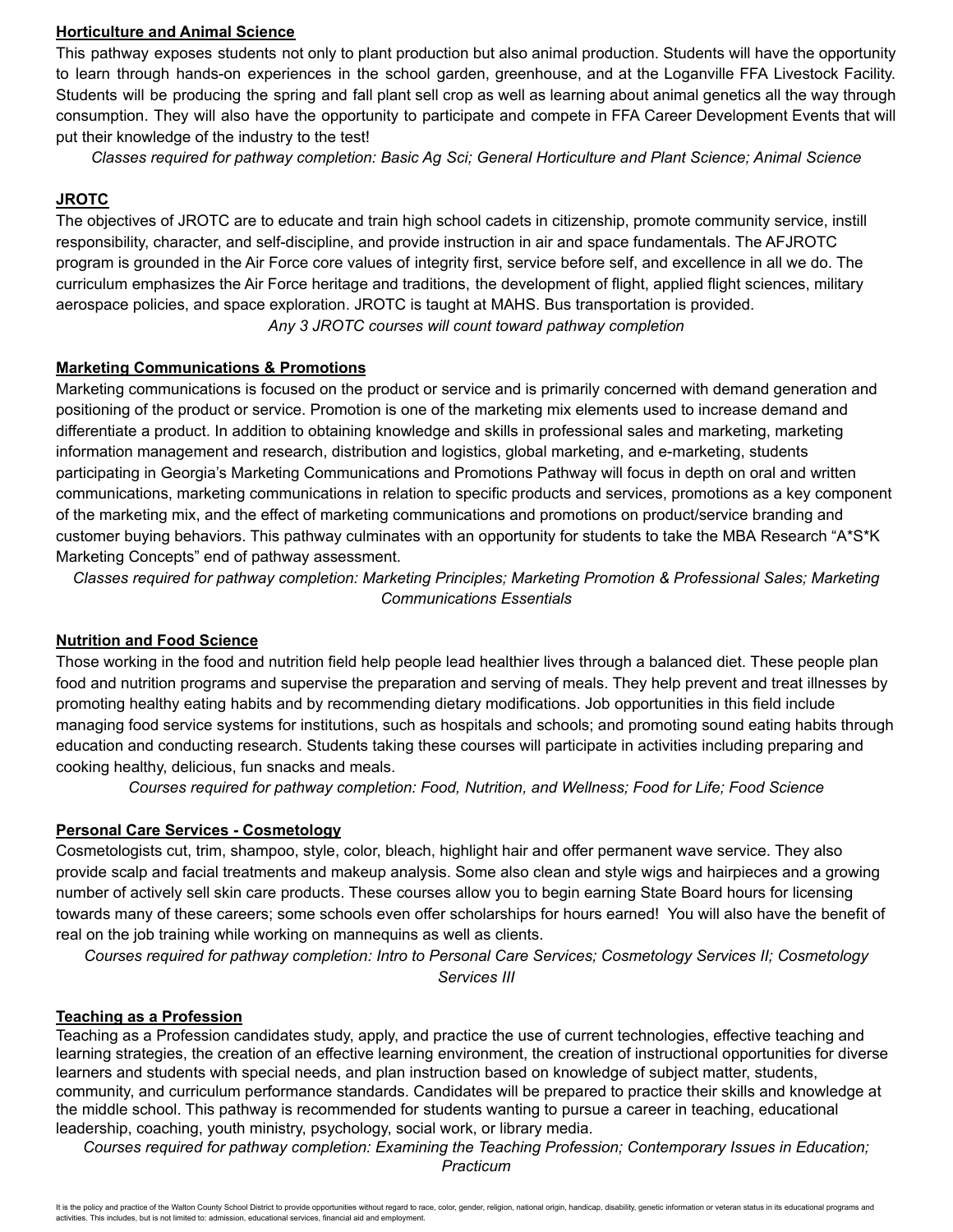#### **Therapeutic Services - Sports Medicine)**

Workers in sports medicine focus on improving the body's performance, recovering from injury, and preventing future injuries. Sports medicine is one of the fastest growing areas of health care, providing specialized help to many "regular" people, as well as athletes. Sports medicine professionals treat patients who participate in sports just for fun or want to get better results from their exercise program, patients who suffered injuries and want to regain full function, and people who have disabilities and want to increase their mobility and capabilities. Many careers in this field require degrees, and certification may improve chances to find a job. Employment of athletic trainers is expected to grow by 30 percent from 2010‐ 2020, much faster than the average for all occupations. As people become more aware of sports‐related injuries at a young age, demand for athletic trainers is expected to increase, most significantly in schools and youth leagues.

*Courses required for pathway completion: Intro to Healthcare Science; Essentials of Healthcare; Sports Medicine*

## **Web and Digital Design**

Workers in digital media design bring ideas to life through technology, whether creating a web site, a training video or designing the latest computer game or mobile application. Careers in web and digital communications involve creating, designing and producing interactive multimedia products and services, including the development of digitally-generated or computer-enhanced media used in business, training, entertainment, communications and marketing. Sample interactive media occupations include web designer, webmaster, 3D animator, virtual reality specialist, multimedia producer and graphic artist.

*Courses required for pathway completion: Introduction to Digital Technology; Digital Design; Web Design*

## **FINE ARTS/FOREIGN LANGUAGE PATHWAYS:**

#### **Band**

With the Band pathway, you can learn a new instrument or continue learning on an instrument you already know. We offer instruction for all woodwind, brass, and percussion instruments. In addition to our regular band concerts, participating in the band pathway makes you eligible to attend honor band clinics and camps outside of school, performing with nationally recognized conductors and soloists. Students taking band classes are able to perform with the Marching Red Devils at all varsity football games and marching band competitions. In class we will learn the foundations of tone production, rhythm, ensemble and solo performance, and composition. These lessons will prepare you to pursue a future career in music. Pursue your passions with the band pathway.

*Any 3 Band courses will count toward pathway completion (Band, Guitar I, and Guitar II)*

## **Chorus**

Chorus is for everyone that loves music and wants to improve their singing skills! Whether you belong on "The Voice" or just enjoy singing in the car, this is the path for you. The choral courses will prepare students to further their musical careers and gain an appreciation for a variety of quality musical literature and raise confidence in performing before others. You will have the opportunity to perform for your school, community, at Honors Chorus, in Literary Competitions, and at All State Chorus. You will participate in concerts that range in style from Classical to pop and Broadway. Join the LHS choral family and find a home where each individual is appreciated, accepted, and mentored.

*Any 3 Chorus courses will count toward pathway completion*

#### **Drama**

Have you ever thought about being an actor/actress? How about technical theatre, such as lighting and sound design, set construction, hair & make-up, or even directing? Or maybe you just want to learn some public speaking skills. If any of these apply to you, be sure to sign up for Fundamentals of Drama so that you can proceed into the Performance Drama class. In the Fundamentals of Drama course, you will learn the basics of acting, skills that will help "bring you out of your shell" and increase your theatrical vocabulary and be part of a One Act performance (on stage, back stage or both!). When you get into the Performance Drama class, you will be auditioning for and performing in full length plays (or musicals) or if you take Technical Theater, you will be helping with technical elements of the production. Three courses in drama are required to complete the pathway. **Can choose between Acting and Technical Theatre (lighting, set design, make-up, costumes, etc.) \****Be aware that there are often extracurricular commitments in advanced classes AND there can also be participation fees (scholarships and waivers available).*

*Any 3 Drama courses will count toward pathway completion (Fundamentals, Technical Theater, and Acting)*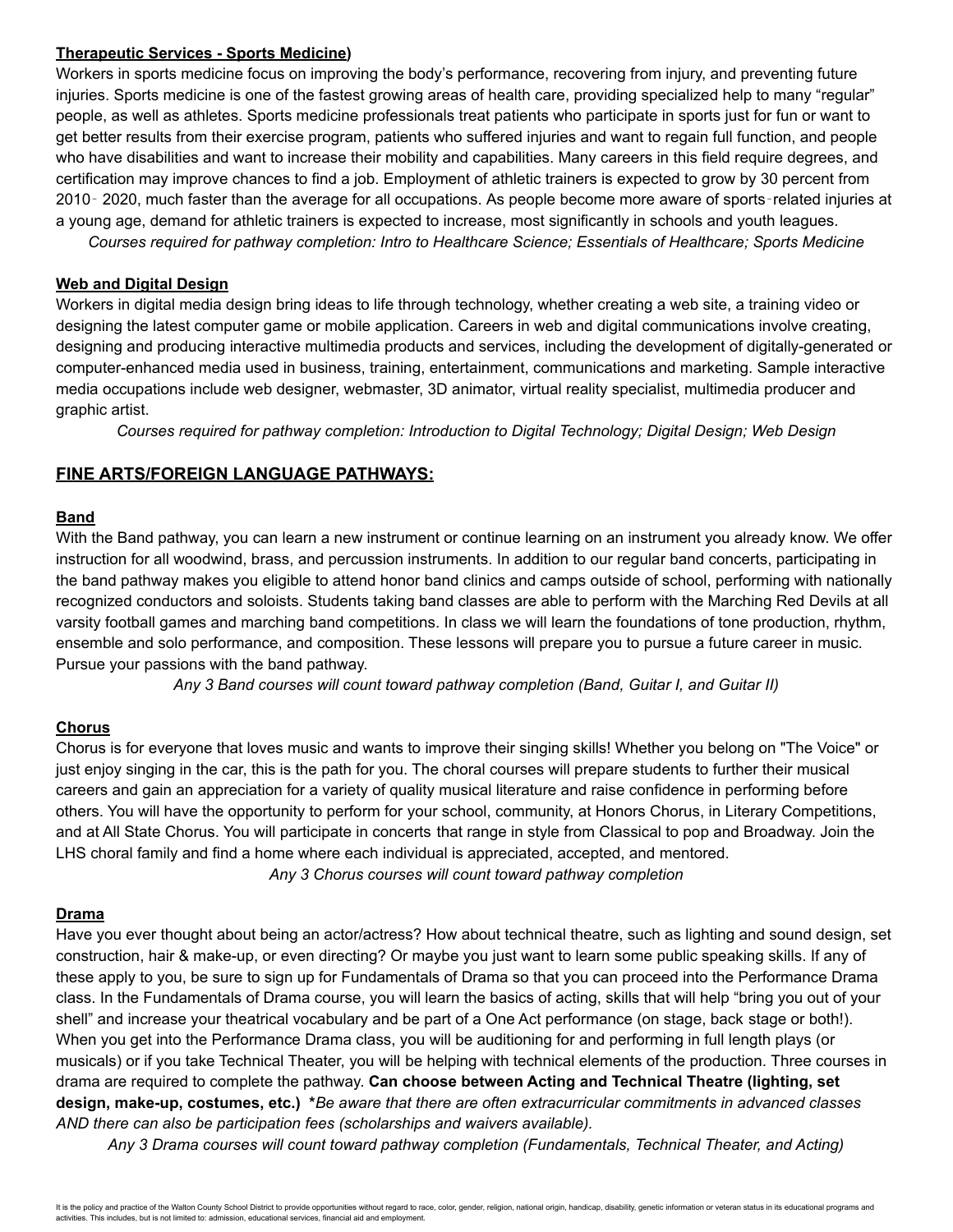## **Foreign Language**

Foreign Language courses are academic electives – calculated into the HOPE GPA. French, Latin and Spanish are offered at LHS. FL credit is not mandatory for graduation; however, both two-year and four-year colleges require 2 to 3 FL credits for entrance. The Foreign Language pathway requires students to take 3 semesters in one target language (e.g.: Spanish I, II, and III). Students completing 4 Foreign Language credits (either all in the same language or 2 credits in 2 languages (e.g.: French I, II and Spanish I, II) will be awarded with a Diploma Seal in World Languages.

## **Visual Art**

A fine arts pathway may be followed in the Visual Arts by taking at least 3 of the courses offered in the Visual Arts program: Visual Arts I, 2-D Drawing/Painting, 3-D Sculpture/Ceramics, Advanced 3-D Art, Photography, and A.P. Art. Some careers requiring a degree in Visual Arts include Art Teacher, Interior Designer, Fashion Designer, Industrial Designer, Game Designer, Animator, Photojournalist, Web Designer, Advertising, Set Designer, Museum Curator, Television and Movie Production, Videographer and Photographer. The Visual Arts Pathway provides students with hands-on experience in many of these disciplines and gives them the valuable foundation required to advance to higher level post-secondary studies.

Any 3 Art courses will count toward pathway completion (Visual Arts, 2-D Art, 3-D Art, Photography I and II, AP Studio Art)

# **NON-PATHWAY GENERAL ELECTIVES:**

## **General Physical Education (Females)**

Students will increase strength, cardiovascular and muscular endurance, and flexibility as well as learn fitness concepts for developing healthy habits for life. *Prerequisite: Health and Personal Fitness*

## **Team Sports (Males)**

This course provides opportunities to participate in a variety of activities to enhance flexibility, muscular strength and endurance, cardiovascular endurance and body composition. Students participate in cardiovascular activities, weight training, and lifetime sports such as basketball, volleyball, soccer, speedball, kickball, dodgeball, and wiffle ball.

## **Introduction to Business and Technology**

This course provides an overview of business and technology skills required for today's business environment. Emphasis is placed on developing proficient fundamental computer skills required for all career pathways. Students will learn essentials for working in a business environment, managing a business, and owning a business. The intention of this course is to prepare students to be successful both personally and professionally in an information-based society.

# **ACADEMIC ELECTIVES:**

## **Journalism: Newspaper**

This course prepares students to create and maintain the LHS literary news magazine. It provides an understanding of the principles and practice of journalism. Writing for digital platforms is explored and developed. In addition, there is a creative writing emphasis to this course. Students will be instructed in creative writing techniques; on a daily basis, students will create original forms of descriptive writing, poetry, drama and fiction that will be placed in the literary news magazine. Application/Work Sample required.

## **Mythology**

This course introduces the importance of myths and tales of classical mythology, focusing on a comparative study of plot, characters, themes, and figurative devices. The course emphasizes critical and analytical skills, vocabulary development, a study of the influences of Greek, Roman, and Norse word origins on the English language, and composition.

## **Early Military History**

This course investigates United States Military History from 1763 to 1890 and includes analysis of major battles, strategies, and weapon development. Integrates and reinforces social studies skills, especially map and globe skills.

## **Speech/Forensics I**

This course is a detailed study of forensic speaking including extemporaneous speaking, oration, interpretation of literature, and debate. There is an emphasis on understanding various forensic speaking formats and the importance of applying reasoning, research, and delivery skills. Critical thinking is a major component of this course.

It is the policy and practice of the Walton County School District to provide opportunities without regard to race, color, gender, religion, national origin, handicap, disability, genetic information or veteran status in i activities. This includes, but is not limited to: admission, educational services, financial aid and employment.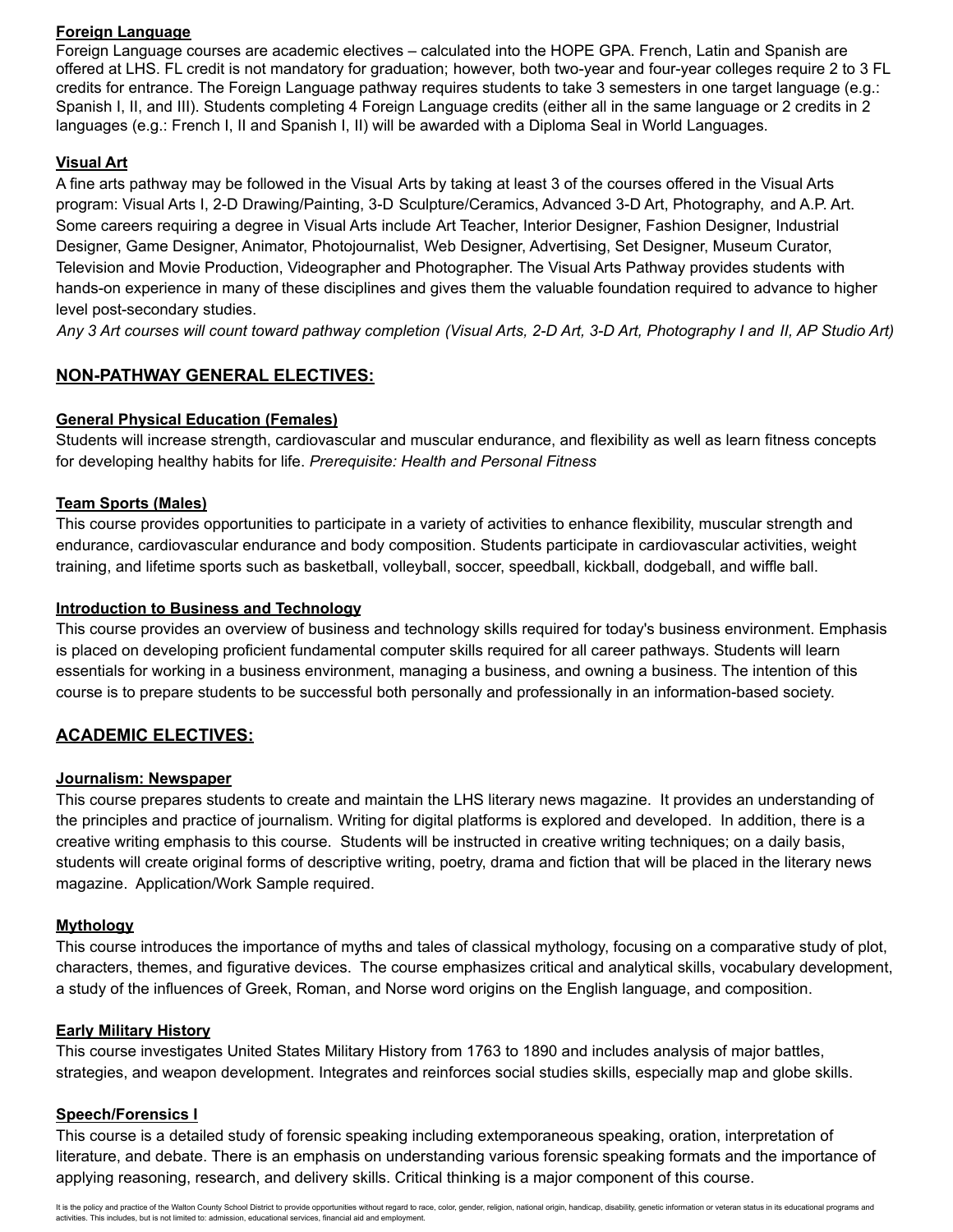#### **Modern Military History**

This course investigates United States Military History from 1918 to the present. Includes analysis of major battles, strategies, and weapon development. Integrates and reinforces social studies skills, especially map and globe skills.

## **Psychology**

Psychology is defined as the scientific study of the mind and behavior. In a high school psychology course, students are introduced to the scientific method and the core ideas and theories of psychology. As a result, students gain an understanding of the complexities and diversity of human thought and behavior. This course investigates the principles of psychology, developmental psychology, heredity and environmental aspects of psychology, learning theory, personality, intelligence, social disorders and research methods used in the study of psychology.

#### **Sociology**

Sociology enhances students' understanding of the social world and increases their motivation and interest in studying social processes and groups in a scientific manner. Sociology covers topics such as peer groups, group identities, romantic relationships, deviance and conformity, and substance abuse. Sociology helps students to understand themselves better, since it examines how the social world influences the way they think, feel, and act. Students need to understand the social processes that contribute to problems such as poverty, violence, crime, and climate change if they are to have the tools to work toward solutions to the pressing global issues we all face in the 21st century

#### **Sports in the United States Society**

The Sports in United States Society course examines the vital sociological role of sport in the making of United States society and culture, and vice-versa. The course analyzes the reasons for and popularity of youth, high school, collegiate, and professional sports and the interrelationship between sports and other social institutions, such as the economy, education, media, and politics. Inequalities and deviance in society that are reflected in sports are discussed, along with social progress championed through sports. Current issues and controversies in sports that are a microcosm of society are also presented.

#### **US History in Film**

This course Explores United States History through film. This class will aim to challenge students to question and evaluate the modern perception of United States history and how our understanding of history is affected by the manner in which we choose to learn about it. Our main focus will be the popular culture interpretation of history represented through featured films. *Prerequisite: US History.*

#### **Environmental Science**

Environmental Science is a one –credit course. This integrated course is intended to help students develop a better understanding of the Earth, its components, and human influence on the Earth. *Prerequisite: Biology, Chemistry and Physics*

#### **Forensic Science**

In this course students will learn the scientific protocols for analyzing a crime scene, how to use chemical and physical separation methods to isolate and identify materials, how to analyze biological evidence and the criminal use of tools, including impressions from firearms, tool marks, arson, and explosive evidence. *Prerequisite: Biology, Chemistry and Physics*

#### **Zoology**

This is a laboratory based course that will survey the nine major phyla of the Kingdom Animalia and their morphology, taxonomy, anatomy, and physiology will be investigated through comparative studies done during laboratory observations and dissections. Furthermore, students will compare and contrast methods used by organisms from different phyla to accomplish basic life processes. A lab fee of \$10 is requested. *Prerequisite: Biology, Chemistry and Physics*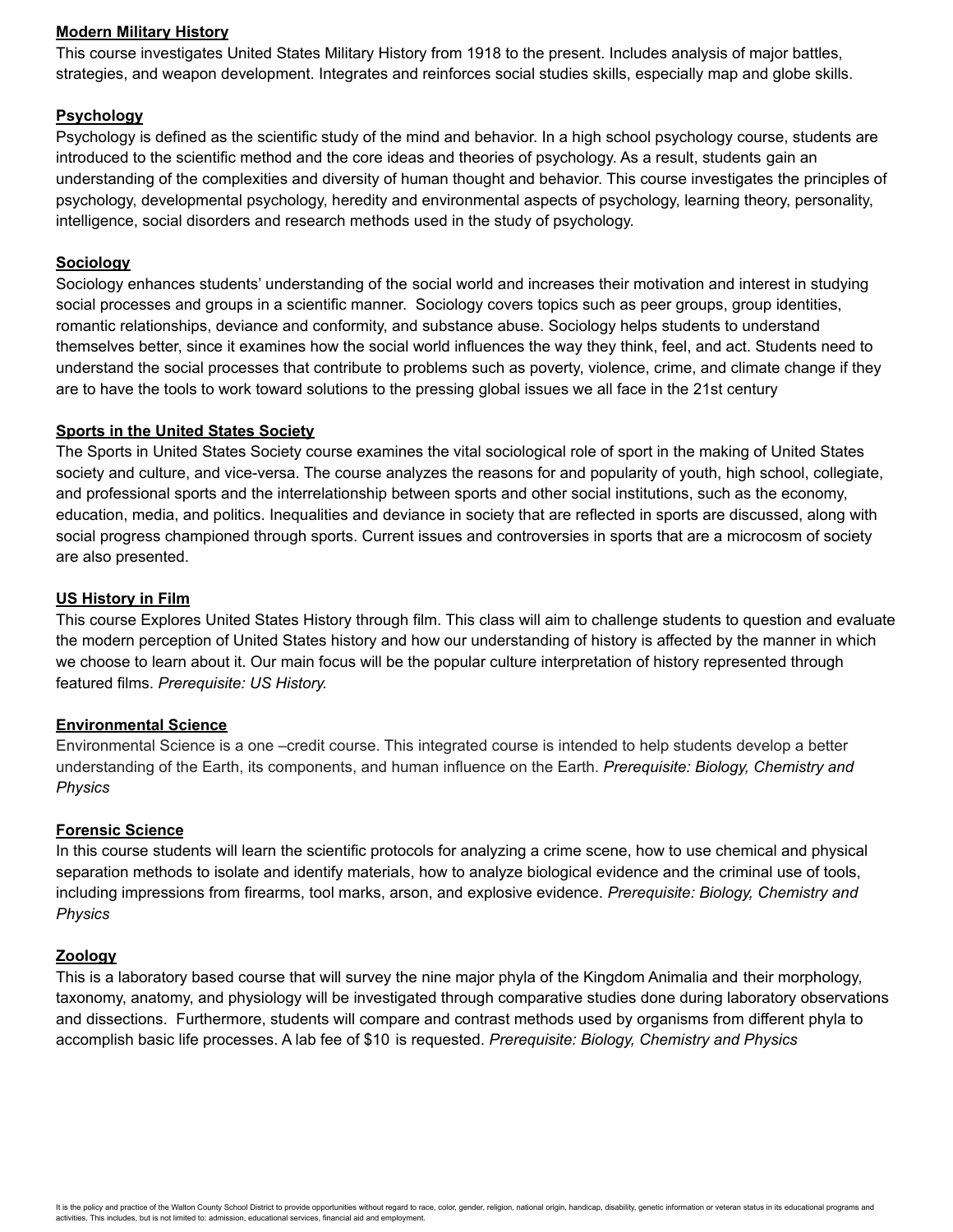# **AP COURSES, REQUIRES APPLICATION):**

## **AP Language/AP American Lit** (2 Semesters)

This course focuses on content, purpose, and audience as the guide for the students' organization in writing. The course will enable students to become skilled readers of prose written in a variety of periods, disciplines, and rhetorical contexts. The students will compose for a variety of purposes with a clear understanding of the writer's purpose, audience expectations, and subjects as well as the way conventions and resources of language contribute to writing effectiveness. Expository, analytical, and argumentative writings support the academic and professional communication required by colleges; personal and reflective writing support the development of writing facility in any context. Students will examine primary and secondary sources to synthesize materials for their writing.

#### **AP Literature** (1 Semester)

The course focuses on an intensive study of representative works from various literary genres and periods. The focus is on the complexity and thorough analysis of literary works. The students will explore the social and historical values that works reflect and embody. The textual detail and historical context provide the foundation for interpretation: the experience of literature, the interpretation of literature, and the evaluation of literature. Writing to evaluate a literary work involves making and explaining judgments about its artistry and exploring its underlying social and cultural values through analysis, interpretation, and argument (e.g. expository, analytical, and argumentative essays). The writers will develop stylistic maturity: strong vocabulary, sentence variety, and effective use of rhetoric to maintain voice. *Prerequisite: Advanced British Lit*

#### **AP Statistics (1 Semester)**

Follows the College Board syllabus for the Advanced Placement Statistics Examination. Covers four major themes: exploratory analysis, planning a study, probability, and statistical inference.

#### **AP Calculus** (2 Semesters)

Follows the College Board syllabus for the Advanced Placement Calculus Examination. Includes properties of functions and graphs, limits and continuity, differential and integral calculus, vector functions, parametric equations, conversions, parametrically defined curves, tangent lines, and sequence and series.

#### **AP Chemistry** (2 Semesters)

This course is designed to be the equivalent of the general chemistry course usually taken during the first college year. Students should attain a depth of understanding of fundamentals and a reasonable competence in dealing with chemical problems. AP chemistry students should study topics related to the structure and states of matter (atomic theory, atomic structure, chemical bonding, nuclear chemistry, gases laws, kinetic molecular theory, liquids and solids and solutions), chemical reactions (reaction types, stoichiometry, equilibrium, kinetics, and thermodynamics), and descriptive chemistry (chemical reactivity, products of chemical reactions, relationships in the periodic table, and organic chemistry). To develop the requisite intellectual and laboratory skills, AP Chemistry students need adequate classroom and laboratory time. It is expected that a minimum of 290 minutes per week will be allotted for an AP Chemistry course. Of that time, a minimum of 90 minutes per week, preferably in one session, should be spent in the lab. The AP Chemistry course is designed to be taken after the completion of a first course in high school chemistry.

## **AP Biology** (2 Semesters)

This course is designed to be the equivalent of a two semester college introductory biology course usually taken by biology majors during their first year. The AP Biology course is designed to be taken by students after the successful completion of a first course in high school biology and high school chemistry. It aims to provide students with the conceptual framework, factual knowledge, and analytical skills necessary to deal critically with the rapidly changing science of biology. The topics covered on the course are molecules and cells, heredity and evolution, and organisms and populations. A lab fee of \$15 is requested.

## **AP Physics 1** (1 Semester)

AP Physics 1 is an algebra-based, introductory college-level physics course. Students cultivate their understanding of Physics through inquiry-based investigations as they explore topics such as Newtonian mechanics (including rotational motion); work, energy, and power; mechanical waves and sound; and introductory, simple circuits. A lab fee of \$10 is requested. *Prerequisite: Biology and Chemistry*